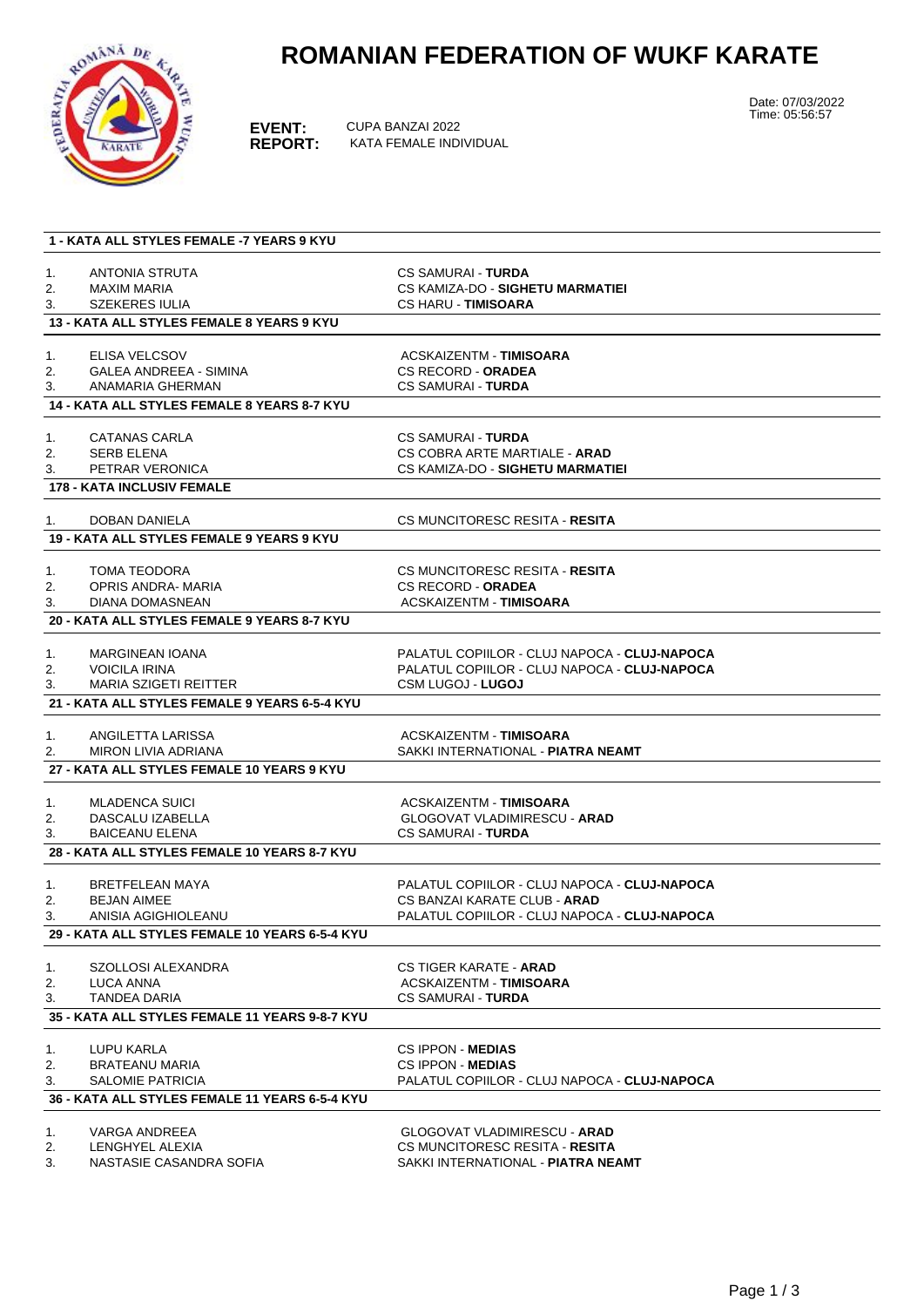# **ROMANIAN FEDERATION OF WUKF KARATE**



**EVENT:** CUPA BANZAI 2022<br>**REPORT:** KATA FEMALE INDI **KATA FEMALE INDIVIDUAL**  Date: 07/03/2022 Time: 05:56:57

| 41 - KATA ALL STYLES FEMALE 12 YEARS 9-8-7 KYU |                                                                           |                                                                                     |  |  |  |  |
|------------------------------------------------|---------------------------------------------------------------------------|-------------------------------------------------------------------------------------|--|--|--|--|
|                                                |                                                                           |                                                                                     |  |  |  |  |
| 1.<br>2.                                       | PREDA RAISA<br>PAP CLAUDIA                                                | PALATUL COPIILOR - CLUJ NAPOCA - CLUJ-NAPOCA<br><b>GLOGOVAT VLADIMIRESCU - ARAD</b> |  |  |  |  |
| 3.                                             | <b>TOLOMAN IRINA</b>                                                      | PALATUL COPIILOR - CLUJ NAPOCA - CLUJ-NAPOCA                                        |  |  |  |  |
|                                                | 42 - KATA ALL STYLES FEMALE 12 YEARS 6-5-4 KYU                            |                                                                                     |  |  |  |  |
|                                                |                                                                           |                                                                                     |  |  |  |  |
| 1.                                             | ARDELIAN ARIANA                                                           | ACSKAIZENTM - TIMISOARA                                                             |  |  |  |  |
| 2.                                             | <b>TOPOLOVCICI DIANA</b>                                                  | ACSKAIZENTM - TIMISOARA                                                             |  |  |  |  |
| 3.                                             | POPOVICI SABRINA                                                          | PALATUL COPIILOR - CLUJ NAPOCA - CLUJ-NAPOCA                                        |  |  |  |  |
|                                                | 43 - KATA ALL STYLES FEMALE 12 YEARS 11 YEARS 3 KYU - DAN                 |                                                                                     |  |  |  |  |
| 1.                                             | ORZ CRINA                                                                 | <b>CS TIGER KARATE - ARAD</b>                                                       |  |  |  |  |
| 2.                                             | RANGUS ELENA DENISA ALEXANDRA                                             | <b>ACS ATLETIC BUCOVINA - SUCEAVA</b>                                               |  |  |  |  |
|                                                | 47 - KATA ALL STYLES FEMALE 13 YEARS 9-8-7 KYU                            |                                                                                     |  |  |  |  |
|                                                |                                                                           |                                                                                     |  |  |  |  |
| 1.                                             | EVINA DEMIREL                                                             | ACSKAIZENTM - TIMISOARA                                                             |  |  |  |  |
| 2.                                             | GIULIA BEJAN                                                              | CS BANZAI KARATE CLUB - <b>ARAD</b>                                                 |  |  |  |  |
| 3.                                             | <b>DAN DIANA</b>                                                          | <b>GLOGOVAT VLADIMIRESCU - ARAD</b>                                                 |  |  |  |  |
|                                                | 48 - KATA ALL STYLES FEMALE 13 YEARS 6-5-4 KYU                            |                                                                                     |  |  |  |  |
|                                                |                                                                           |                                                                                     |  |  |  |  |
| 1.                                             | CISMARU CEZARA ANTONIA                                                    | CS SPORT RECORD ORIGINAL - TIMISOARA                                                |  |  |  |  |
| 2.                                             | <b>GABRIELA ENE</b>                                                       | CS POLITEHNICA - CLUJ-NAPOCA                                                        |  |  |  |  |
| 3.                                             | <b>RIEGER GIULIA</b>                                                      | <b>GLOGOVAT VLADIMIRESCU - ARAD</b>                                                 |  |  |  |  |
|                                                | 49 - KATA ALL STYLES FEMALE 13 YEARS 3 KYU - DAN                          |                                                                                     |  |  |  |  |
| 1.                                             | <b>MINEA PAULA</b>                                                        | CS BANZAI KARATE CLUB - <b>ARAD</b>                                                 |  |  |  |  |
| 2.                                             | APOPEI MATILDA                                                            | <b>CS TIGER KARATE - ARAD</b>                                                       |  |  |  |  |
| 3.                                             | MICULESCU TEODORA                                                         | CS KAMIZA-DO - SIGHETU MARMATIEI                                                    |  |  |  |  |
|                                                | 53 - KATA ALL STYLES FEMALE 14-15 YEARS 9-8-7 KYU                         |                                                                                     |  |  |  |  |
|                                                |                                                                           |                                                                                     |  |  |  |  |
| 1.                                             | <b>WISCHLER BEATRICE</b>                                                  | CS COBRA ARTE MARTIALE - <b>ARAD</b>                                                |  |  |  |  |
| 2.                                             | <b>TOPIC SANJA</b>                                                        | <b>KFRS - SRPSKA - MODRICA</b>                                                      |  |  |  |  |
| 3.                                             | CARACUDA RALUCA ALEXANDRA                                                 | CS PHOENYX SUNRISE - BUCHAREST                                                      |  |  |  |  |
|                                                | 54 - KATA ALL STYLES FEMALE 14-15 YEARS 6-5-4 KYU                         |                                                                                     |  |  |  |  |
| 1.                                             | LOBONT DIANA                                                              | <b>CS SAMURAI - TURDA</b>                                                           |  |  |  |  |
| 2.                                             | <b>VALENTINA TUDOSE</b>                                                   | <b>CSM LUGOJ - LUGOJ</b>                                                            |  |  |  |  |
| 3.                                             | RASNOVEAN STEFANIA NICOLETA                                               | CS IPPON MEDIAS                                                                     |  |  |  |  |
|                                                | 55 - KATA ALL STYLES FEMALE 14-15 YEARS 3 KYU - DAN                       |                                                                                     |  |  |  |  |
|                                                |                                                                           |                                                                                     |  |  |  |  |
| 1.                                             | <b>MARIA SIMINA MORAR</b>                                                 | CS POLITEHNICA - CLUJ-NAPOCA                                                        |  |  |  |  |
| 2.                                             | <b>COSTACHE ERICA ANDREEA</b>                                             | CS PHOENYX SUNRISE - BUCHAREST                                                      |  |  |  |  |
| 3.                                             | DOBRIN DIANA MARIA<br>59 - KATA ALL STYLES FEMALE 16-17 YEARS 9-8-7-6 KYU | <b>CS IPPON - MEDIAS</b>                                                            |  |  |  |  |
|                                                |                                                                           |                                                                                     |  |  |  |  |
| 1.                                             | <b>BIBART LUIZA</b>                                                       | CS COBRA ARTE MARTIALE - ARAD                                                       |  |  |  |  |
| 2.                                             | OLTEAN SMARANDA                                                           | PALATUL COPIILOR - CLUJ NAPOCA - CLUJ-NAPOCA                                        |  |  |  |  |
| 3.                                             | SIBIANU IULIA                                                             | PALATUL COPIILOR - CLUJ NAPOCA - CLUJ-NAPOCA                                        |  |  |  |  |
|                                                | 60 - KATA ALL STYLES FEMALE 16-17 YEARS 5-4-3-2-1 KYU + DAN               |                                                                                     |  |  |  |  |
| 1.                                             | <b>MLADIN ELIZA VICTORIA</b>                                              | COLEGIUL NATIONAL AUREL VLAICU - BUCHAREST                                          |  |  |  |  |
| 2.                                             | <b>MARA BENDRIS</b>                                                       | CS POLITEHNICA - CLUJ-NAPOCA                                                        |  |  |  |  |
| 3.                                             | <b>MARIA CARINA NAS</b>                                                   | CS POLITEHNICA - CLUJ-NAPOCA                                                        |  |  |  |  |
|                                                | 64 - KATA ALL STYLES FEMALE 18-35 YEARS 5-4-3-2-1 KYU + DAN               |                                                                                     |  |  |  |  |
|                                                |                                                                           |                                                                                     |  |  |  |  |
| 1.                                             | DIANA MARIA TATOIU                                                        | CS POLITEHNICA - CLUJ-NAPOCA                                                        |  |  |  |  |
| 2.                                             | ELENA CATALINA CALIN                                                      | CS POLITEHNICA - CLUJ-NAPOCA                                                        |  |  |  |  |
| 3.                                             | LACATUS GAROFITA                                                          | PALATUL COPIILOR - CLUJ NAPOCA - CLUJ-NAPOCA                                        |  |  |  |  |